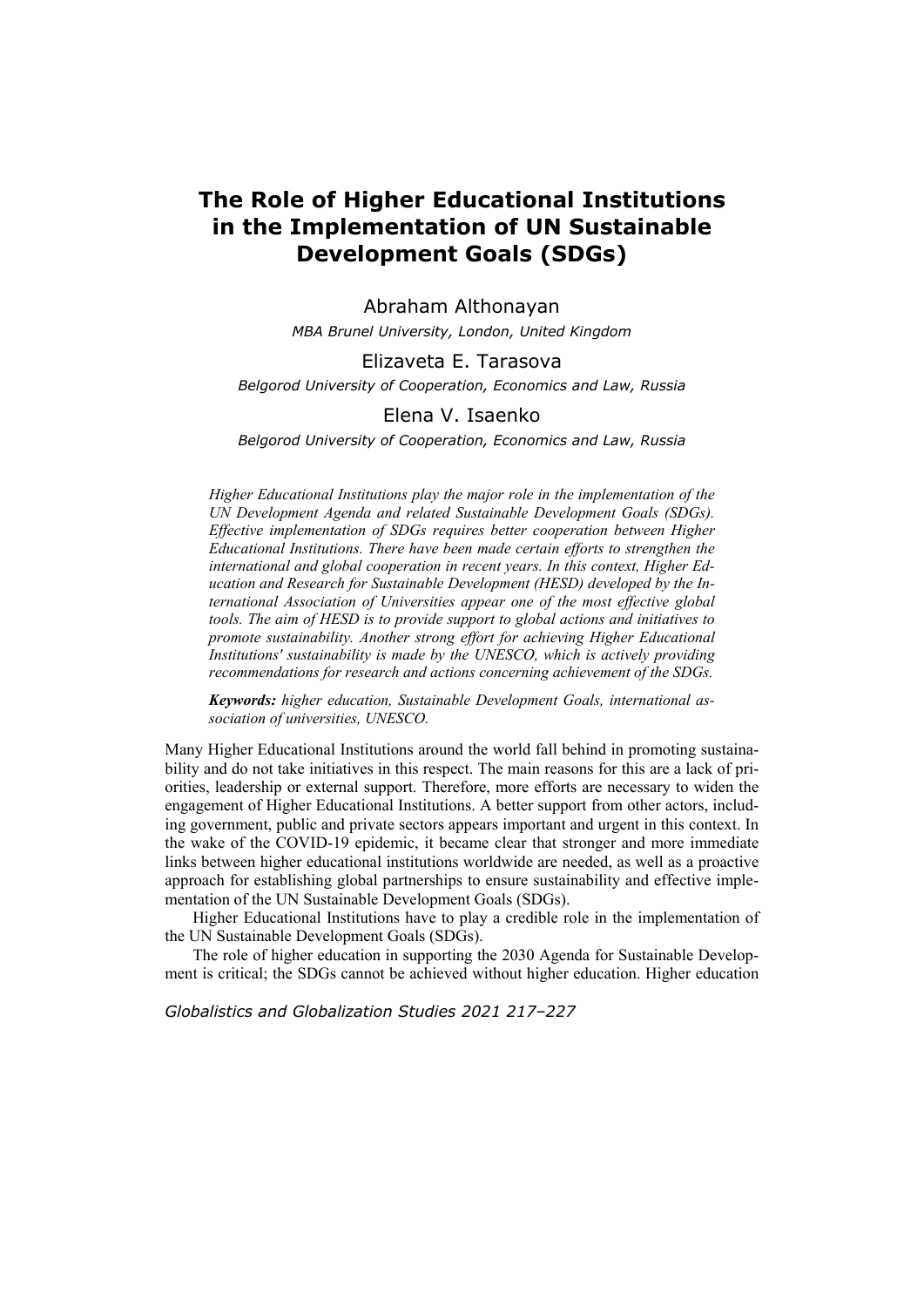invests in future generations, conducts research to find solutions to complex problems, supports and interacts with local communities, and creates initiatives to make campuses more sustainable. In addition, it provides a critical voice on the issues reflected in the SDGs, encourages operational thinking and critical interaction.

The relevance of the problem under study is confirmed by the fact that good academic background facilitates the achievement of all the Sustainable Development Goals identified by the UN in 2015 (see Fig. 1).



**Fig. 1.** Sustainable Development Goals

Therefore, the effective implementation of the SDGs requires close international cooperation between universities, which train specialists for different industries and spheres of activities related to the achievement of certain Sustainable Development Goals (Teplov, Tarasova and Isaenko 2017).

One of the most important achievements contributing to the strengthening of international and global cooperation is Higher Education and Research for Sustainable Development (HESD), conducted by the International Association of Universities. The purpose of this study is to support global actions and initiatives, to promote sustainability and achieve Sustainable Development Goals.

The International Association of Universities (IAU) was founded in 1950 under the auspices of UNESCO and is the leading global association of Higher Educational Institutions and organizations from around the world, with members from more than 130 countries. IAU is an independent non-governmental organization. It is an official partner of UNESCO (Associated status) and promotes UNESCO and other international organizations' higher education policy.

In this context, the IAU's global HESD research, conducted in 2019, is of particular importance for the development of education from the standpoint of achieving Sustainable Development Goals by universities. Being global in scope, research fosters further universities' engagement and is closely linked to the 2030 Agenda for Sustainable Development. The Cluster is led by sixteen IAU Member Higher Educational Institutions; each of them works with the universities from other continents.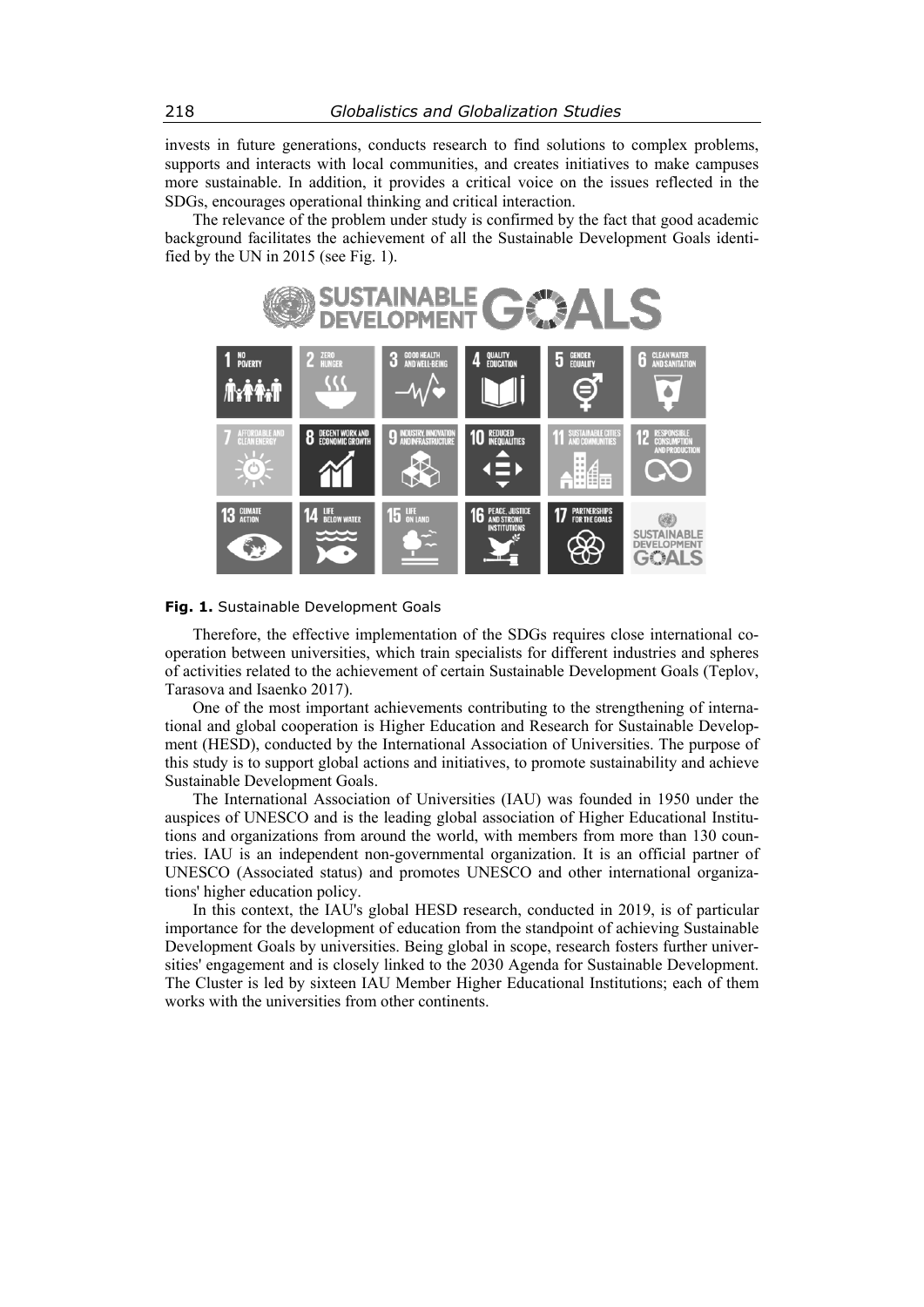Both the 2015 United Nations General Assembly and the 2030 Agenda for Sustainable Development boosted the interest in sustainable development beyond the original borderlines. The first four-year cycle of the Global Goals took place in 2019. It is also the end of the awareness-raising period, the end of the 'trial' period for the SDGs. Starting in 2020, the world will have to do more to meet the ambitious goals by 2030. This is why, in the United Nations' political declaration issued at the first UN SDG Summit, world leaders called for a decade of action and delivery for sustainable development.

The United Nations acknowledges the important role of higher education by including access to tertiary education and universities in SDG Target 4.3 and by creating special mechanisms for an increased science-policy interface and thus better recognition of research. Yet, more work needs to be done to fully integrate higher education into the mechanisms established to achieve the 2030 Agenda.

UNESCO is actively working on holding special events aimed at developing recommendations for achieving Sustainable Development Goals.

We should note the role of universities and other Higher Educational Institutions in supporting sustainable development since the early 1990s. Already in 1993, the IAU Kyoto Declaration called on higher education leaders to articulate their work striving for sustainable future achievement. This commitment was confirmed in the 2014 IAU Iquitos Statement. The IAU has been one of the strongest supporters of providing equal access to higher education under one of the SDG's targets, which was not the case in the previous Millennium Development Goals (MDGs).

In 2016, in the context of UNESCO Global Action Program on Education for Sustainable Development (GAP ESD), the IAU worked out the Global Higher Education and Research for Sustainable Development Survey (HESD) to show what universities around the world are doing for sustainable development. 120 universities, most of which were IAU members, completed the survey. The first Survey Report showed that the SDGs increased interest for sustainable development at Higher Educational Institutions.

The survey, which reached all countries around the world, received 536 valid responses from 428 universities of 101 countries. IAU HESD global survey 2019 reflects the following areas: higher education and the SDGs; the main approaches of the organization; networking for sustainable development.

None of the seventeen Sustainable Development Goals (SDGs) can be achieved without contribution of higher education and research.

Through research, universities play a unique role in generating new knowledge and innovation to address global challenges and providing evidence for informed public policy. Universities accelerate creation of new leaders and skilled professionals' generations who are capable to drive social and economic development.

Higher education has a direct impact on the development of all nations. The 2030 Agenda for Sustainable Development cannot be realized without universities' partnerships.

SDG 4 concerns ensuring inclusive and equitable quality education and promoting lifelong learning opportunities for all, in particular:

– higher education is an essential component of a sound and sustainable educational system;

– universities strengthen educational policies and practices at all levels through training teachers and conducting educational research;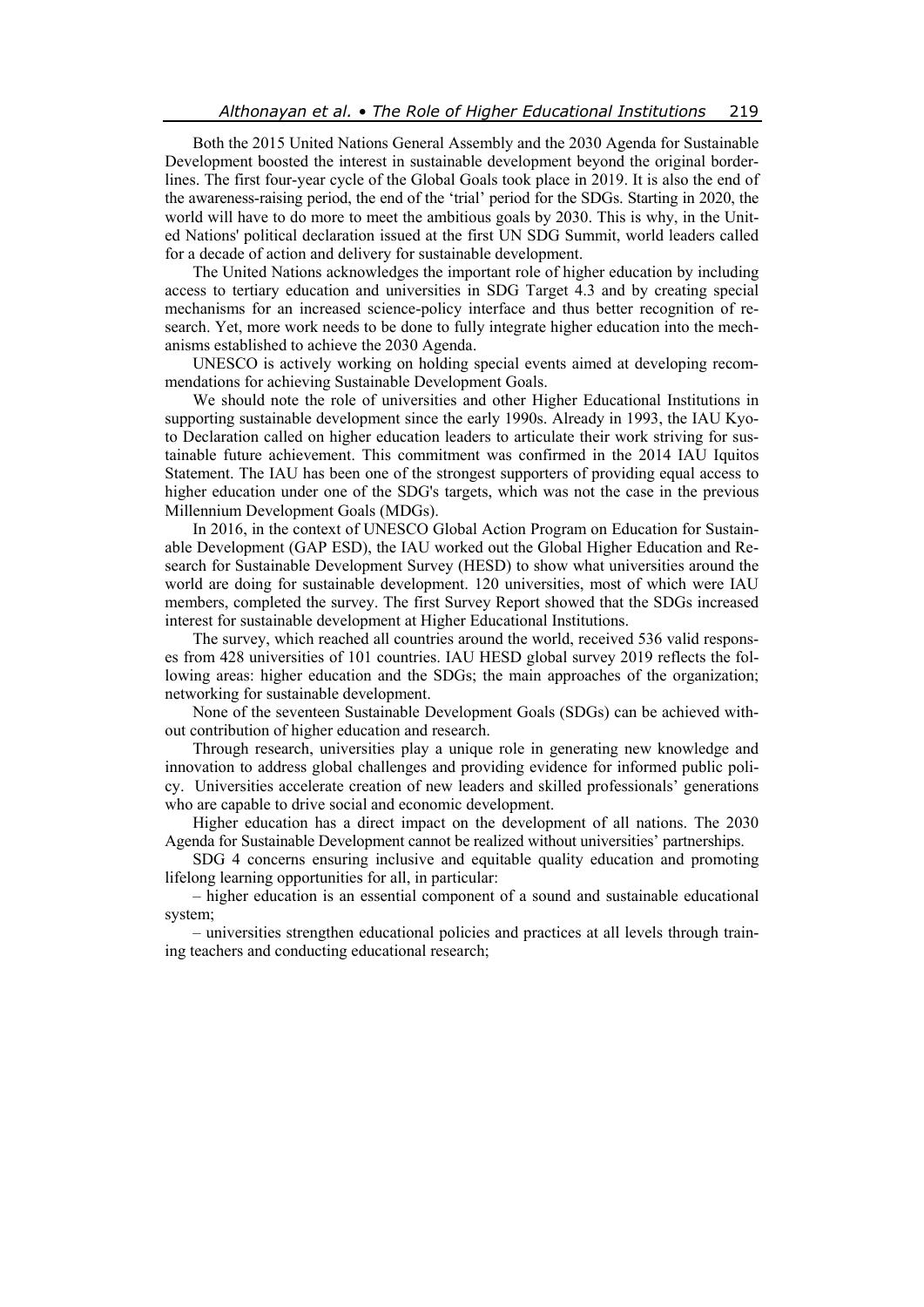– access to good-quality higher education remains a challenge for women and girls, persons with disabilities, rural and low-income population, indigenous peoples and those affected by conflict (targets 4.3 and 4.5);

– higher education develops critical thinking and skills actual for the involved citizens (target 4.7);

– developmental impact scholarships can also be used to promote equality and inclusiveness, reward merits and provide broad access insurance, especially for disadvantaged people (Newman 2019).

Special attention should be paid to the contribution of UNESCO to the achieving the Sustainable Development Goals through the implementation of the UNITWIN/UNESCO Program aimed at reaching the Sustainable Development Goals identified by the 2030 Agenda for Sustainable Development. The UNITWIN / UNESCO program can be considered as an instrument of international cooperation between universities to join efforts to achieve the UN Sustainable Development Goals (SDGs) (Tarasova 2020).

A global partnership of universities is necessary to solve these problems and determine the directions for the universities' educational activities development.

UNESCO Chairs make a significant contribution on the way to UN Sustainable Development Goals implementation. An important area of their activity is the search and development of new educational programs, methods and technologies; the formation of new competencies; the creation of a sustainable educational environment; the application of the principles of sustainable development (Teplov, Tarasova and Isaenko 2018).

Globally, 31 per cent of UNESCO Chairs are actively involved in the natural sciences research. The second place belongs to social and human sciences (25 per cent). 20 per cent of UNESCO Chairs work in the field of education, 14 per cent in culture, and 10 per cent in communications and information (see Fig. 2).



#### **Fig. 2.** Distribution of UNESCO Chairs worldwide and in Russia by main area of activity

Currently, the Network of UNESCO Chairs in Russia is the second largest one and includes 62 UNESCO University Chairs and 6 UNITWIN Networks. Of these, 34 per cent work in education sphere, 28 per cent – in the natural sciences, 23 per cent – in social and human sciences, 10 per cent – in communications and information, and 5 per cent – in culture. The Chair network in Russia is actively involved in the exchange of experience,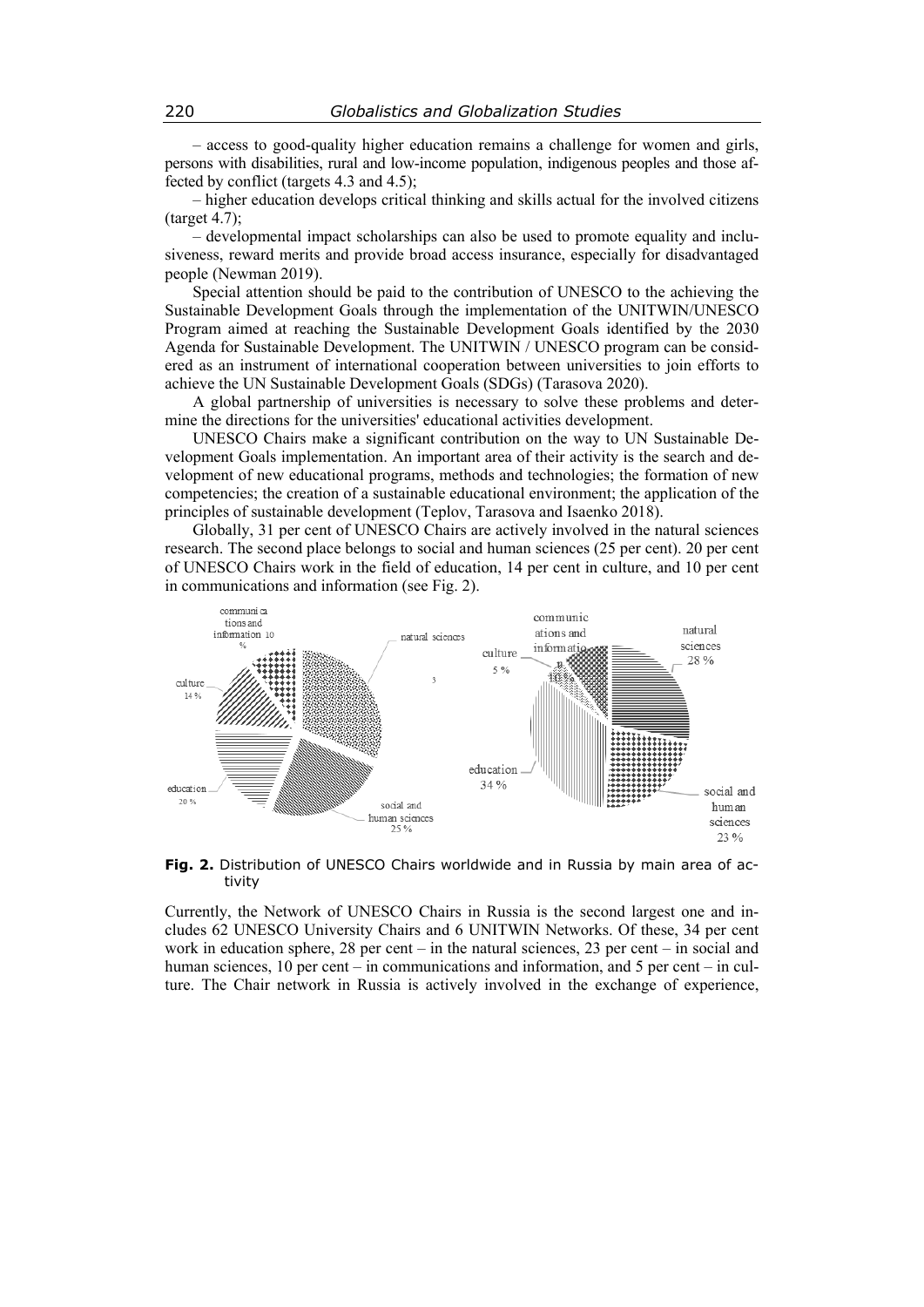knowledge and information on a wide range of issues related to the development of higher education and science; ensures the entry of Russian universities and scientific organizations into the international system of inter-university cooperation.

Comparing the distribution of UNESCO Chairs in Russia by area of activity with international trends, it should be noted that in the global context UNESCO natural sciences Chairs predominate (31 per cent), whereas in Russia Education Chairs predominate (34 per cent). It should also be emphasized that there is a low share of UNESCO cultural Chairs in Russia: 5 per cent compared to 14 per cent globally

In the course of the study, the authors made an attempt to distribute the UNESCO Chairs according to their priorities within Sustainable Development Goals. The results of the analysis showed that out of 747 UNESCO Chairs, 182 Chairs pursue Goal 4 (Quality education); Goal 3 (Good health and well-being) is the main activity orientation for six UNESCO Chairs; Goal 5 (Gender Equality) is a priority for six UNESCO Chairs; Goal 11 (Sustainable Cities and Communities) is being realized by one UNESCO Chair; Goal 15 (Life on Land) is implemented by one UNESCO Chair. The enumerated areas are manifested in the Chairs' names.

The problem of education digitalization and the prospects for distance learning development in the context of the new coronavirus infection spread deserves special consideration. Nowadays special attention is paid to training personnel for work in the realm of digital economy and artificial intelligence.

Taking into account the importance of digital technologies in Russia, there was developed the Russian Digital Economy Program, which was approved by the Russian Federation Government decree of July 28, 2017. It defines goals and objectives within the framework of five basic directions for the digital economy development for the period until 2024. These include: statutory regulation; personnel and education; formation of research competencies and technical groundwork; information infrastructure; information security. The main goals of the direction Personnel and Education stated in the Russian Digital Economy Program are shown in Fig. 3.



**Fig. 3.** The main goals of the direction Personnel and Education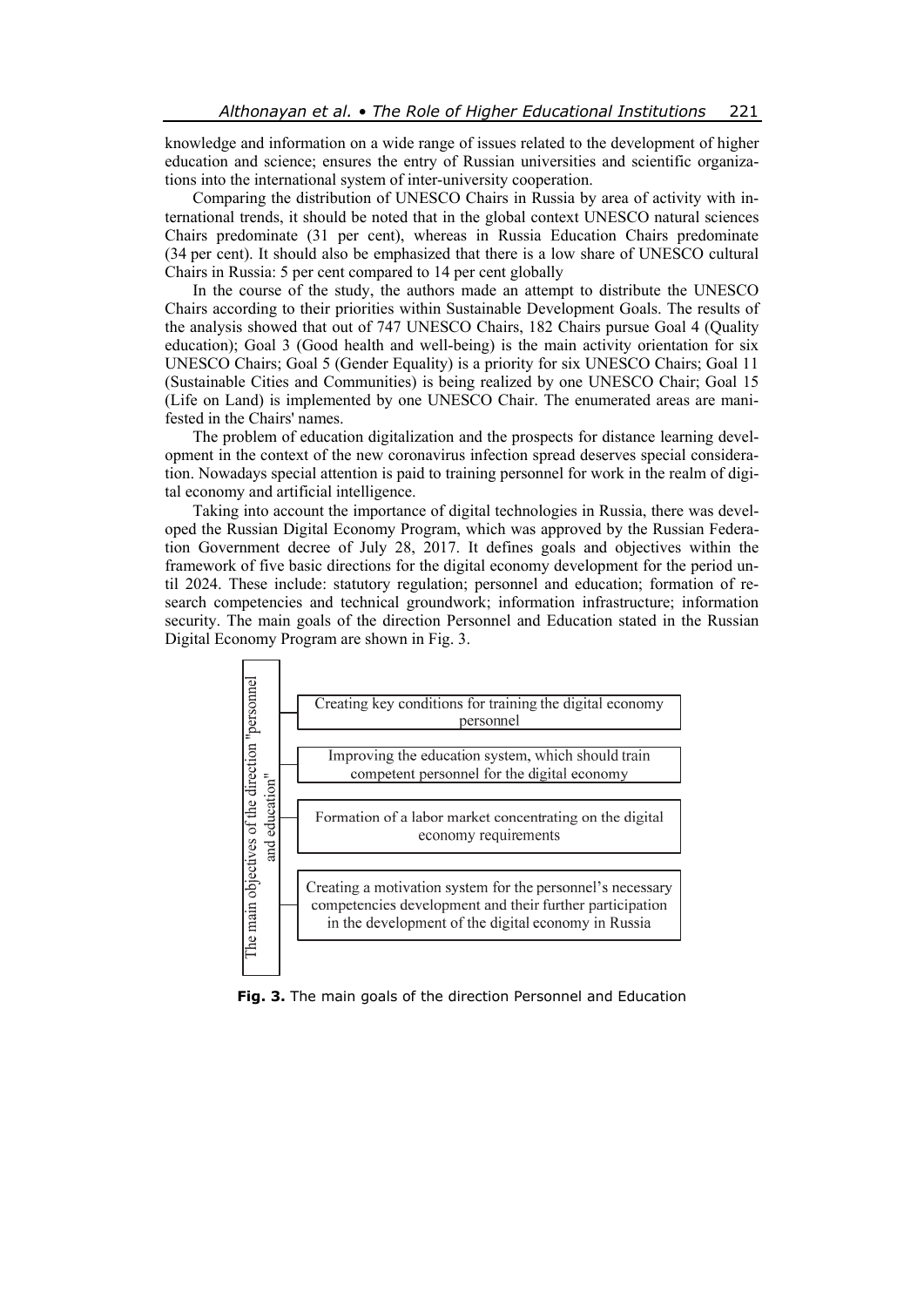The role of digital technologies in improving the activities and positioning of the university is:

– to improve the availability and quality of educational services; increase the university's competitiveness and effectiveness;

– to create an innovative educational platform for the development of a knowledge society;

– to build an information society in any region and in the Russian Federation by enhancing youth initiatives and project activity in the field of digital economy and sociocultural sphere.

The study identified a number of advantages for using digital technologies in the universities' activities in the course of training specialists for the digital economy realm (see Fig. 4).



#### **Fig. 4.** Advantages of using digital technologies in the university activity

These advantages should facilitate the process of training specialists who will ensure further sustainability in all the areas identified by the UN.

The digitalization of the university is aimed at providing each student with the opportunity to form an individual educational path for further professional, career and personal growth. It is also aimed at diversifying the types, directions and forms of professional growth through the development of the digital information and educational environment; widespread use of students and teachers' personal online accounts; active implementation of new training technologies into the educational process (including technology of 'open education', interactive forms of on-line training; development of 'tutor' support; problembased learning technologies; 'guest' lectures; master classes and scientific seminars conducted by professors of domestic and foreign universities in the format of webinars).

Furthermore, much attention is paid to scientific work to ensure sustainability in all areas. In the context of COVID-19 universities extensively use digital technologies for conducting conferences, seminars, forums, round tables for scientific and pedagogical workers, undergraduate and postgraduate students.

University's activity improvement by means of digital technologies is ensured by the implementation of the following tasks:

– transition to the modular principle structure of educational programs, including the ones in a foreign language; widespread use of technologies of 'open education', interactive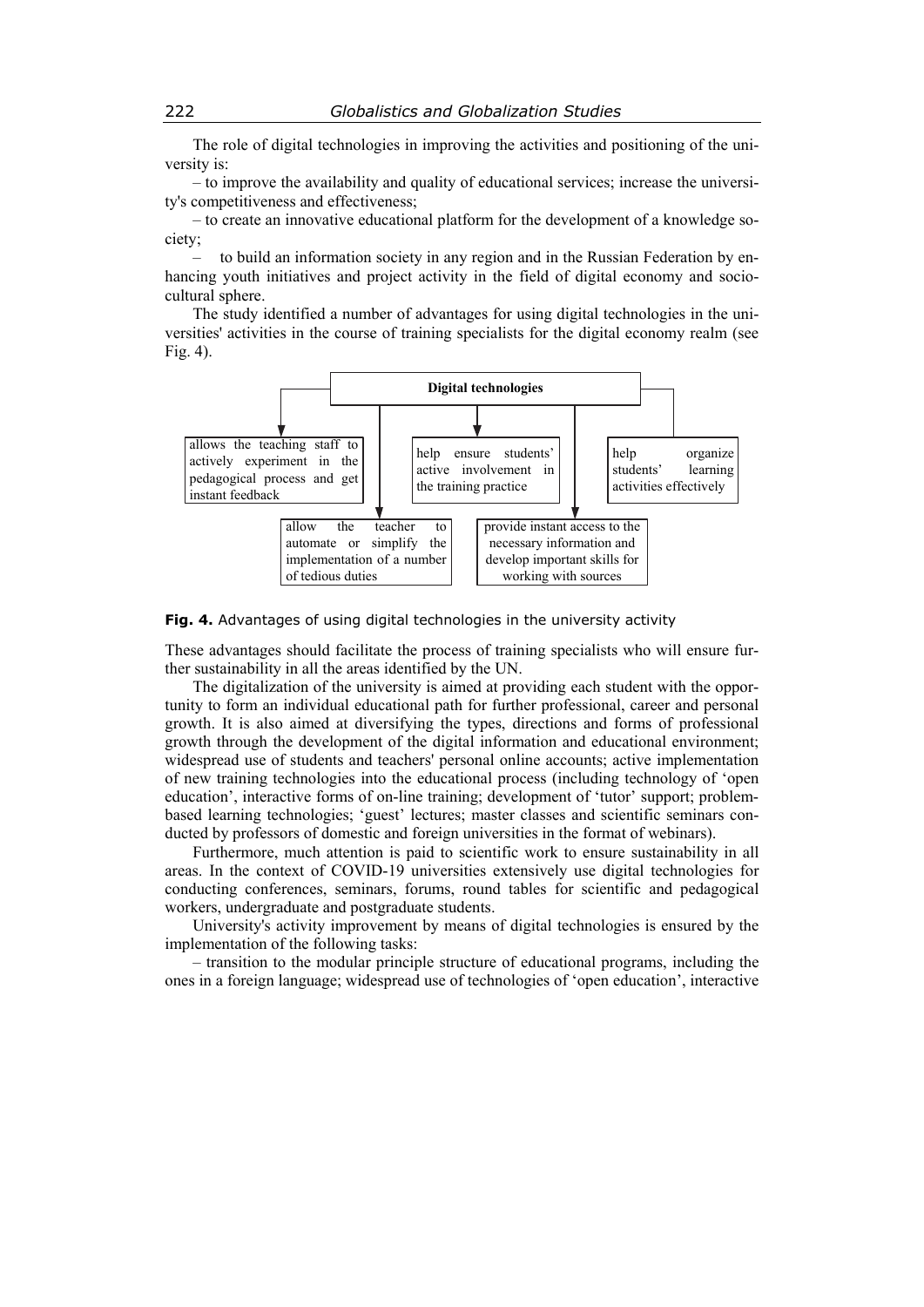forms of training in the online mode, project and other methods, increasing the role of independent education of students and other members of the audience;

– introduction into the educational process of distance learning technologies, forms, methods and teaching aids by using information and educational arrays of the Internet with consideration of regional characteristics of the economy;

– widespread use of 'situational cases', simulators, computer simulators, business games, project methods, moderator seminars; organization of the educational process on the basis of interdisciplinary modular approach; practical application of interdisciplinary term papers and final qualification works;

– expanding the practice of conducting online lectures by leading practitioners and researchers of Russia;

– working out of a transformative educational and methodological literature, ensuring the implementation of methodological and technological approaches into the organization of educational process on the basis of updated laboratory equipment, modernized facilities, new software and methodological support;

– creation of specialized laboratories and classrooms equipped with modern tools and software for distance learning;

– creation of the system and the technology for an individual's educational trajectory to train masters, bachelors and specialists according to their individual curriculum providing for them an independent choice of professional competencies;

– conducting online training sessions on the basis of commercial companies and large industrial and trade organizations of the region;

– introduction of educational and communication Internet technologies, support with both electronic educational materials and multimedia educational resources available in all the disciplines of higher education curricula for the effective learning and personal development of students, as well as for their successful business careers;

– active development of electronic textbooks, teaching aids, *etc.* .;

– revitalization of the university's marketing activities in order to promote educational services.

There are aspects which require reconsideration and improvement:

– government strategies;

– legal regulation;

– promising areas of specialization and training that are in demand in the digital economy (Isaenko and Tarasova 2019).

In Russia, a special role is assigned to the interaction of UNESCO Chairs in the field of education. Networking of UNESCO Chairs aims to improve the quality of education and is an effective technology for the exchange of best practices in the field of education for sustainable development, including distance learning technologies.

Networking of UNESCO Chairs and development of universities' global strategic partnership contribute to improving the quality of education and achieving the Sustainable Development Goals.

Since June 2014, the UNESCO Chair on Education for Sustainable Development of Cooperatives has been functioning at Belgorod University of Cooperation, Economics and Law. It is a member of the UNITWIN / UNESCO Program and is actively developing its own network. During the period from 2017 to 2020, eight sections of the Chair have been created in Russia, the Republic of Belarus, Tajikistan, Kazakhstan, Moldova, Sudan, Morocco and the Republic of Maldives (Teplov *et al.* 2014; Tarasova 2020).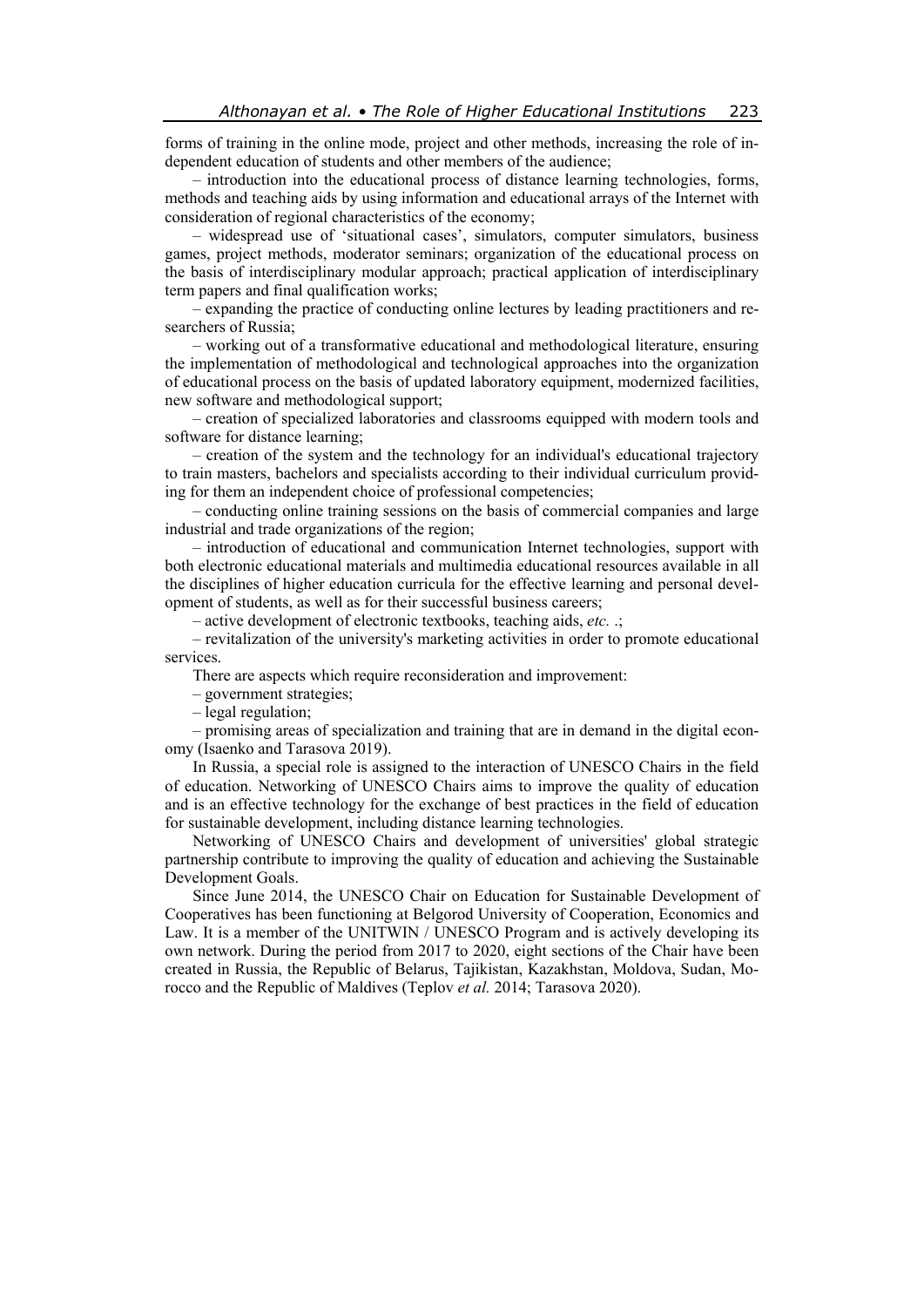We considered the implementation of Sustainable Development Goals on the example of the activity of the Belgorod University of Cooperation, Economics and Law (BUCEL).

Currently, the University implements a system of continuing education, including secondary vocational education, higher education (baccalaureate, specialty, magistracy and post-graduate school) and additional education.

The University actively promotes the principles and values of UNESCO through its own network of UNESCO Chairs functioning at the University; promotes education for sustainable development and training in the field of social transformation; conducts researches promoting cooperation with UNESCO, UNESCO Chairs, state and nongovernmental organizations, civil society by integrating research findings into practice; constantly masters new educational technologies and techniques in order to ensure a high level of scientific and educational work .

The University is constantly improving the Quality Management System of education. Measures are being taken on internal and external auditing, education quality monitoring and ensuring proper usage of the obtained results. Internal audits of the vocational training programmes implementation are carried out by the University on the regular basis in accordance with the plan.

The strategy, policy, mission and tasks of the University in the field of quality management have been formulated.

The University policy in the field of quality of education is based on the following principles and values:

– implementation and improvement of state educational policy;

– focus on international education quality standards;

– innovations in education, science and technology; pursuit of excellence in the professional environment;

– independence of thought and creative approach to solving the problems the University faces;

– involvement of the University Faculty in all areas of the University activity, allowing teachers, employees and students to fully realize their potential;

– corporate culture, aimed at providing openness and comfortable internal environment;

– individual freedom, expressed in the absence of racial, ethnic, religious, gender and political discrimination.

This policy is communicated to all the University employees and serves as the basis for anchoring objectives into the field of quality in every structural division; it is implemented by the quality management system and is under the personal control of the University Rector.

In accordance with the current mission, Belgorod University of Cooperation, Economics and Law positions itself as a university that contributes to the development of moral, highly professional, innovative, and socially-oriented students by improving quality of education and effectiveness of scientific research.

The University encourages the public and youth to contribute to the achievement of Sustainable Development Goals:

– The University is constantly improving methods of teaching and educating young people, enhancing their intellectual, cultural and moral development; digital and innovative technologies are being introduced, students' creative activity and independence are encouraged. The University educational process is based on the principles and values of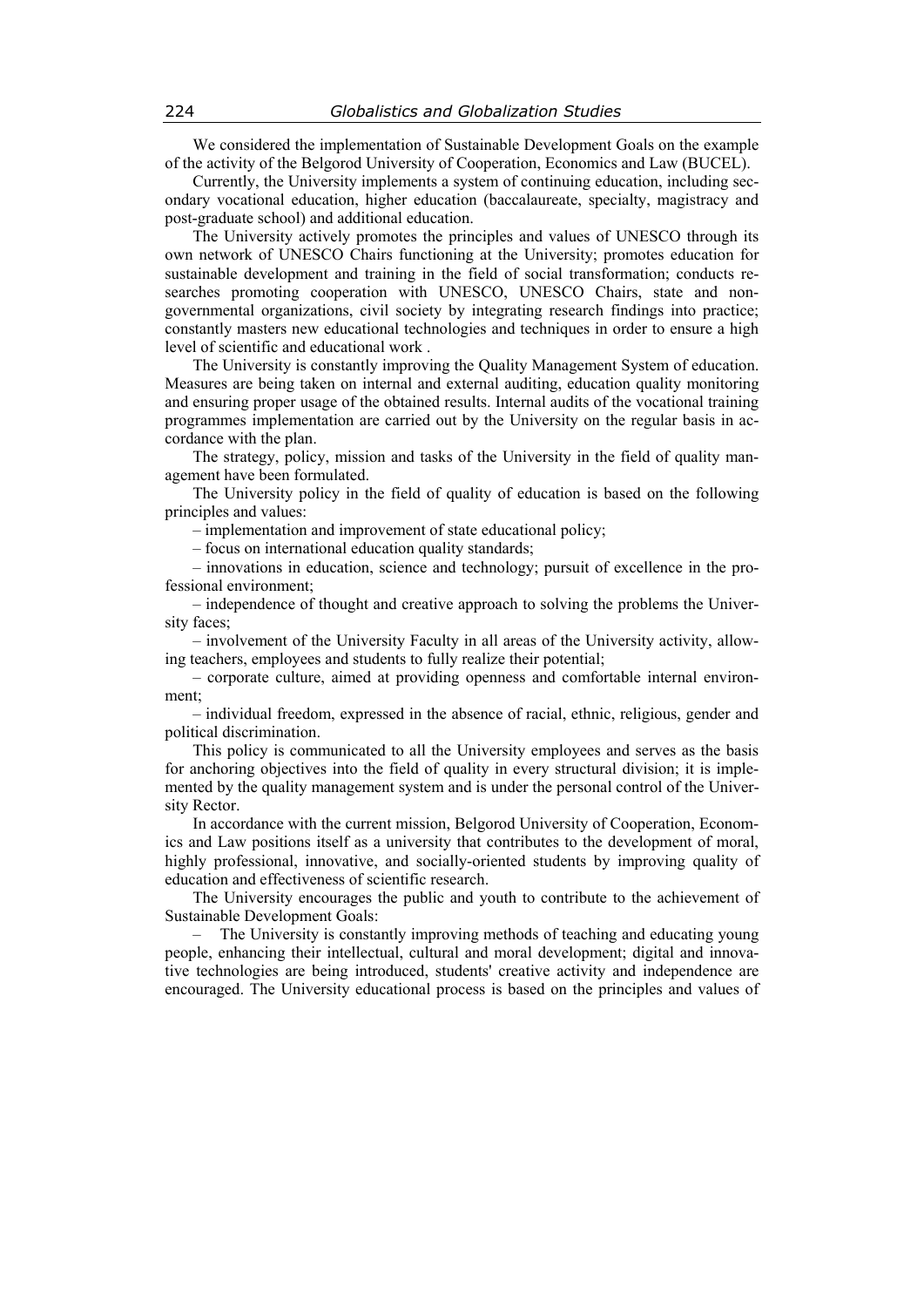UNESCO, as well as the values of the new time, which are aimed at development of creativity, flexibility, social mobility, tolerance and other professionally and personally significant for the young generation qualities.

– partnership for sustainable development. The University interacts with the ILO Cooperative Sector, shares the principles and values of the International Cooperative Alliance, and supports UNESCO's sustainable development initiatives. The University is aimed at an open, constructive dialogue and responsible interaction with public authorities and business community. The University regularly holds round tables, promotes dialogues on the Belgorod Region's socio-economic development priorities. The Council of University Students and other bodies of student self-government closely interact with youth structures and public organizations of Belgorod and the Belgorod Region:

– elimination of poverty. The University helps improve the socio-economic situation in the region, promotes job creation, contributes to the growth of the population welfare and supports sustainable social development.

– decent work and economic growth. We associate future education model with students' social development supported by the University Center for Social Development, which involves all the actors into socio-economic projects aimed at the region's development, thereby contributing to the development of creativity and cooperation for achieving the common good. In such a model, the basis for achieving Sustainable Development Goals can be formed. Higher education organizations should become the very space which functions in the framework of sustainable development principles. The University seeks to attract youth's interest to those opportunities that can be realized through cooperatives. Cooperation provides a unique opportunity to discuss problems urgent for society, economy and environment in educational organizations taking into account their integrated nature. To further this goal, the university's academic circles issued a textbook on cooperatives in economic and social life. Such works help teachers with preparation of projects, excursions and school exhibitions, and can be used by young people as practical tools for creating cooperatives and in pursuing their own goals; they are useful for strengthening citizenship, solving environmental problems, and improving the socio-economic situation. These materials are distributed through the network of the UNESCO Chair at Belgorod University of Cooperation, Economics and Law.

– peace, justice and strong institutions. Belgorod University of Cooperation, Economics and Law organized a free legal consultation unit for citizens. It is a Legal Clinic which provides counselling services for the low-income population. The University Law students both provide legal assistance to the population free of charge and gain professional experience (Teplov, Isaenko, and Tarasova 2017b; Tarasova 2020).

The 2030 Agenda for Sustainable Development is a development vector for the UNESCO Chair at the Belgorod University of Cooperation, Economics and Law. The UNESCO Chair at BUCEL works in accordance with the Chair's Action Plan as a part of the University Development Program. Education in terms of the Sustainable Development Goals is the Chair's priority. The structure does not only consolidates the previously achieved results, but also within the framework of UNESCO Chair's Action Plan pays special attention to further educational activity improvement for training of highly qualified specialists capable of implementing the Global Agenda and the Sustainable Development Goals.

In order to achieve the SDGs the University:

– has developed and implements project-oriented educational programs, including programs on socio-economic development and/or social project management programs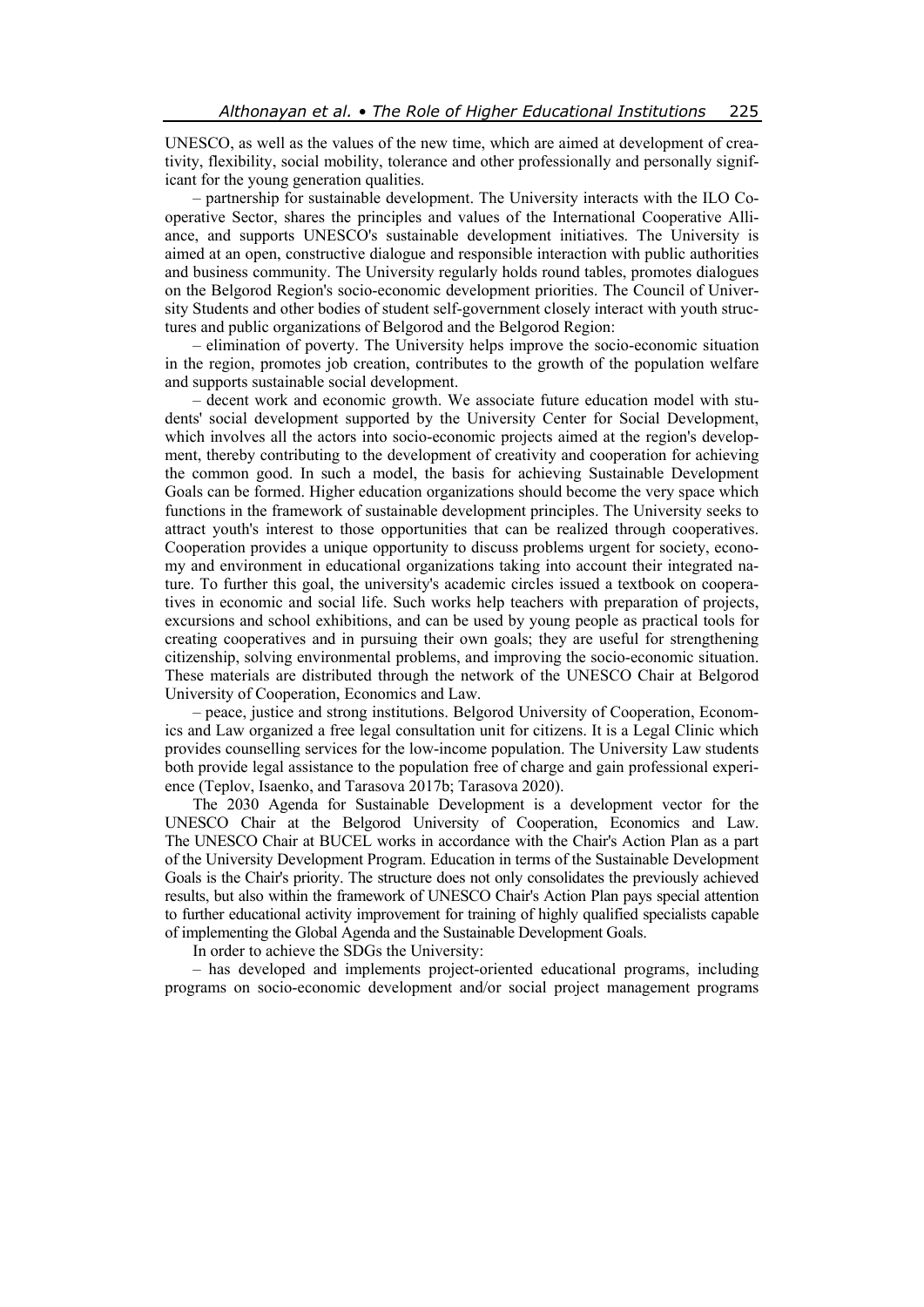with the involvement of real sector organizations, including socially oriented non-profit organizations;

- has linked the University research and development topics with the SDGs;
- develops and implements joint educational programs and research projects;
- provides conditions for the implementation of continuing education;

– takes measures aimed at improving information, financial and legal literacy as well as expertise building;

– stimulates development of students' social entrepreneurship, start-up initiatives; works out the programs for supporting social entrepreneurship with the participation of development institutions for creating socially-oriented non-profit organizations by students and alumni (Teplov, Tarasova, and Isaenko 2019).

More than 90 per cent of the budget is spent on achieving SDG 4 – Ensure inclusive and equitable quality education and promote lifelong learning opportunities for all.

Thus, the Higher Education Sector around the world is increasing its commitment to sustainable development due to the 2030 Agenda. However, there still exist barriers to full participation and more work should be done. It is important to strengthen interaction of science and policy and be aware of the tasks facing the higher education sector towards achieving the SDGs. Higher education is undergoing its transformation to incorporate the principles and challenges of sustainable development.

#### **References**

- **Isaenko, E. V., and Tarasova, E. E. 2019.** Directions of the Digital Technologies Implementation in Educational and Marketing Activities of Universities. In Isaenko, E. V., and Tarasova, E. E. (eds.), *Modern Education: Topical Issues, Achievements and Innovations*: Proceedings of the international scientific and methodological conference (pp. 9–21). Belgorod: Publishing House of the Belgorod University of Cooperation, Economics and Law. *Original in Russian* (Исаенко Е. В., Тарасова Е. Е. Направления внедрения цифровых технологий в образовательную и маркетинговую деятельность вузов. *Современное образование: актуальные вопросы, достижения и инновации*. Материалы международной научно-методической конференции. Белгород: Белгородский университет кооперации, экономики и права).
- **Newman, J. 2019**. *Higher Education's Essential Contribution to the SDGs*. The Association of Commonwealth Universities. URL: https://www.acu.ac.uk/news/higher-education-s-essential-contribution-to-the-sdgs/.
- **Tarasova, E. E. 2020.** Development of the international university's activity in the context of the UNITWIN / Unesco Program. In Tarasova, E. E. (ed.), *Organization and Conduct of Additional Professional Education for Leaders and Employees of International Services at educational organizations*: Proceedings of the international scientific and methodological conference (pp. 43–54). Belgorod: Publishing house of BSTU named after V. G. Shukhov. *Original in Russian* (Тарасова Е. Е. Развитие международной деятельности вуза в контексте реализации программы UNITWIN/UNESCO / *Организация и проведение дополнительного профессионального образования руководителей и сотрудников международных служб образовательных организаций*. Сборник докладов научно-практической конференции / Ред. Е. Е. Тарасова. Белгород. С. 43–54).
- **Teplov, V. I., Isaenko, E. V., and Tarasova, E. E. 2017.** The Main Development Directions of Non-State Universities on the Competitive Market of Educational Services. In *Education 2030: A New Development Concept*: Proceedings of the UNESCO International Forum (pp. 297–302). Kazan: University of Management TISBI. URL: https://www.iau aiu.net/